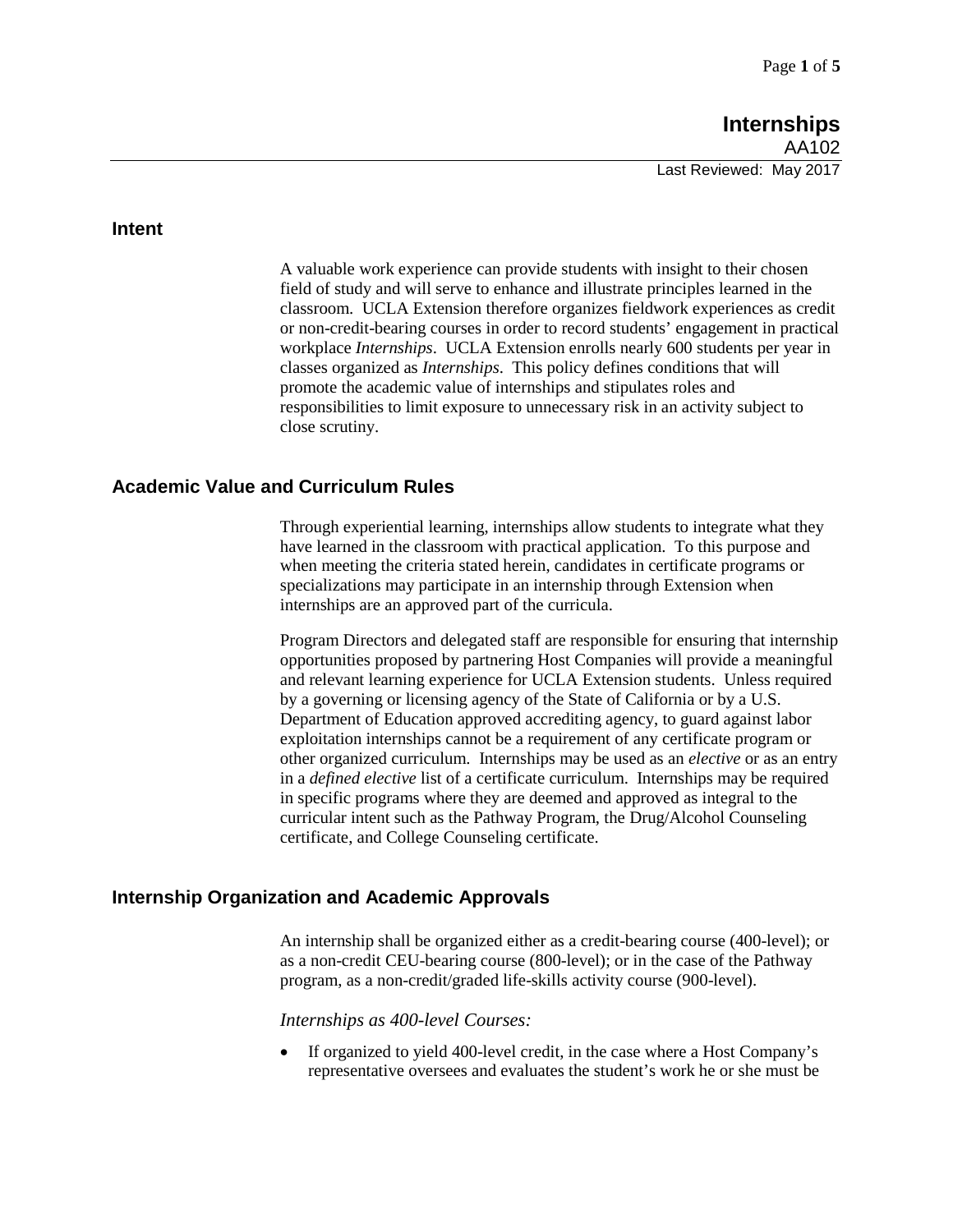identified as the primary instructor-of-record and must be formally approved to teach the course.

- An approved instructor who conducts an approved course organized as an internship class *about* a work experience that is concurrently underway, with exercises such as group presentations, outside readings or submission of a paper or final examination, can be identified as the primary instructor-ofrecord instead of the Host Company's representative.
- It is not permitted for an approved instructor to file grades who does not directly oversee students' work and who acts solely as the *proxy* of an unapproved Host Company representative.
- The unit valuation of a credit-bearing internship shall be reckoned at 1 unit for every 3 hours of work per week assuming a 10-week term; or a minimum of 30 hours per unit. If the class has no organized meetings other than the work-place attendance, the intern will be enrolled in a class section with a unit valuation generally commensurate with the hours declared in the *Internship Agreement*.

#### *Internships as 800-level Courses:*

- If the internship is organized to yield 800-level CEU, the Host Company's representative who oversees the student's work need not be approved since the course bears no academic credit.
- CEU for an internship class will be calculated according to the regular formula of 1 CEU for every ten hours of participation *as planned for the course*; not based on actual attendance. The intern will be enrolled in a section with a CEU valuation commensurate with the hours declared in the *Internship Agreement*.
- CEU-based 800-level instruction does not contribute to the 14 quarter term units or 120-hour minimum core requirement defining a certificate curriculum.

#### *Internships as 900-level Courses:*

• Internships organized as 900-level courses do not yield credit but may be an integral part of programs with curricula for life skills such as UCLA Extension's Pathway program. Approval will be obtained through the internship agreement process as stipulated below.

## **Internship Agreements and Criteria**

• An *Internship Agreement* defining the contractual relationship between the University, Host Company (if applicable) and Student must be executed prior to enrollment. Internships involving a Host Company are subject to the approval of the Associate Dean of Academic Affairs. Internship agreements will be executed using forms approved for use by the UCLA *Office of Risk*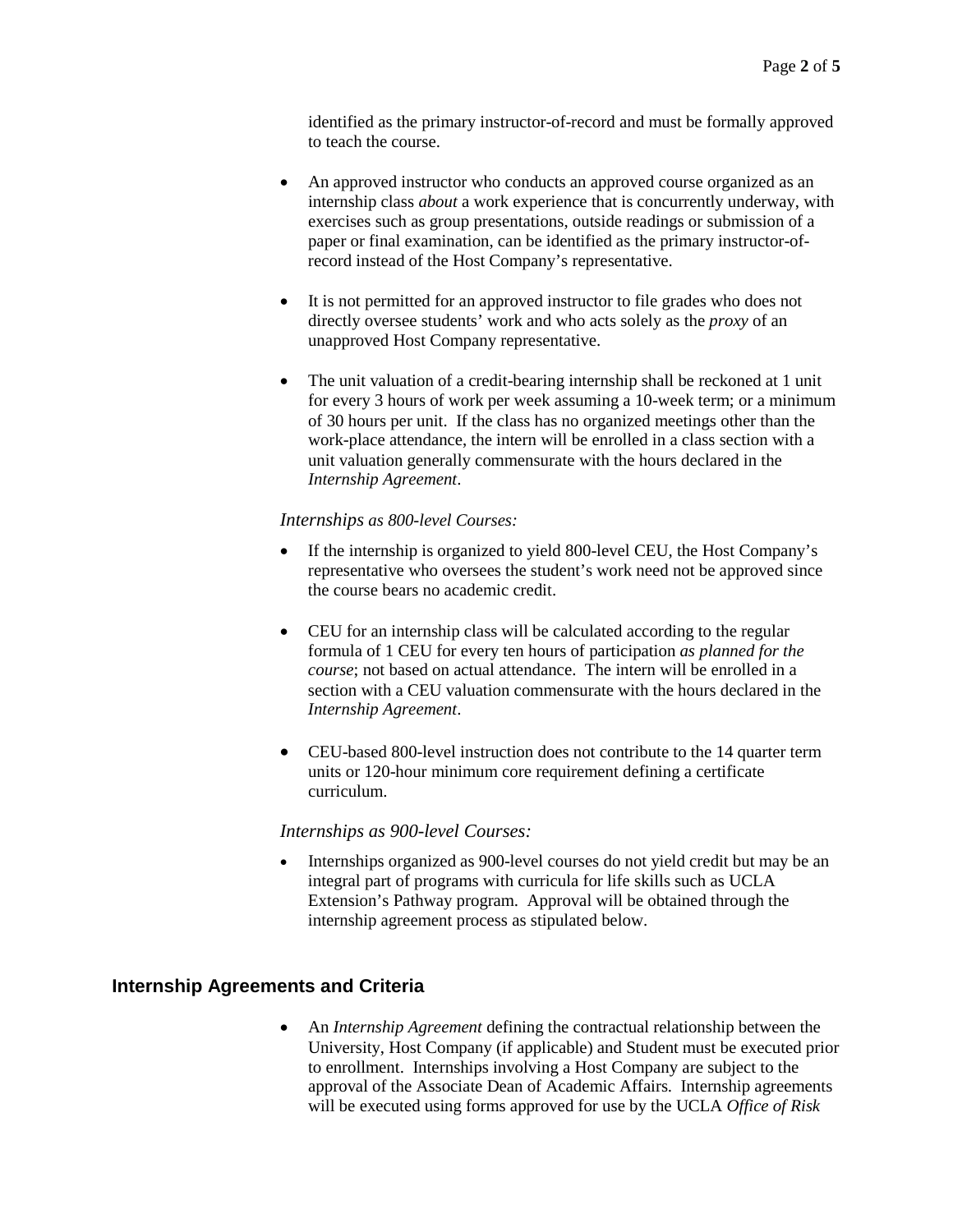*Management* and UC *Office of General Counsel*. Internship Agreements shall be retained a minimum of five years from the date they are approved.

- Students currently enrolled in an internship-eligible program and who will have completed at least 50% of the curriculum by the time the internship is scheduled to begin may enroll in an internship. Students currently in progress who will not meet the 50% criterion, but will have completed at least 12 units, may be approved for an internship based on the review and endorsement of the Program Director/Continuing Educator (PD/CE) or designated staff and the approval of the Associate Dean of Academic Affairs.
- International students must meet special requirements as outlined below in the section "Specific Conditions for F-1 Visa International Students."

#### *Compensation and the Volunteer Experience*

- Internships may be paid or unpaid. For internships sought by Extension students at an outside Host Company, provided the student is eligible to be employed in the U.S., compensation is a matter of agreement strictly between the student and the Host Company. International students who seek enrollment in *paid* or *unpaid* internships must meet special requirements as outlined below.
- For internships sought by Extension students at UCLA, PDs/CEs will verify, prior to enrollment, evidence of either limited-appointment employment, or acceptance as a volunteer under the supervision of an officially organized and University-sanctioned volunteer organization or Human Resources department. For UCLA-based internships, the agreement will prompt for and require either a *Verification of Employment* or a *Volunteer Invitation Letter*.
- In any of these circumstances, the *paid* or *unpaid* status of an internship will be disclosed to the University and Extension by the nature of the *Internship Agreement* accepted by the parties.

## **Specific Conditions for F-1 Visa International Students**

In addition to the general internship criteria listed above, international students with an F-1 visa must adhere to additional requirements for paid internships as detailed in this section. Approval from the International Student Office (ISO) is not needed for unpaid internships. International (M-1) students on professional/enhanced-training visas are not eligible for internships.

For paid internships, international students who meet the general criteria must consult with and obtain the approval of the academic program department, the Associate Dean of Academic Affairs, and the ISO before participating in paid internships as Curricular Practical Training (CPT), with the following stipulations: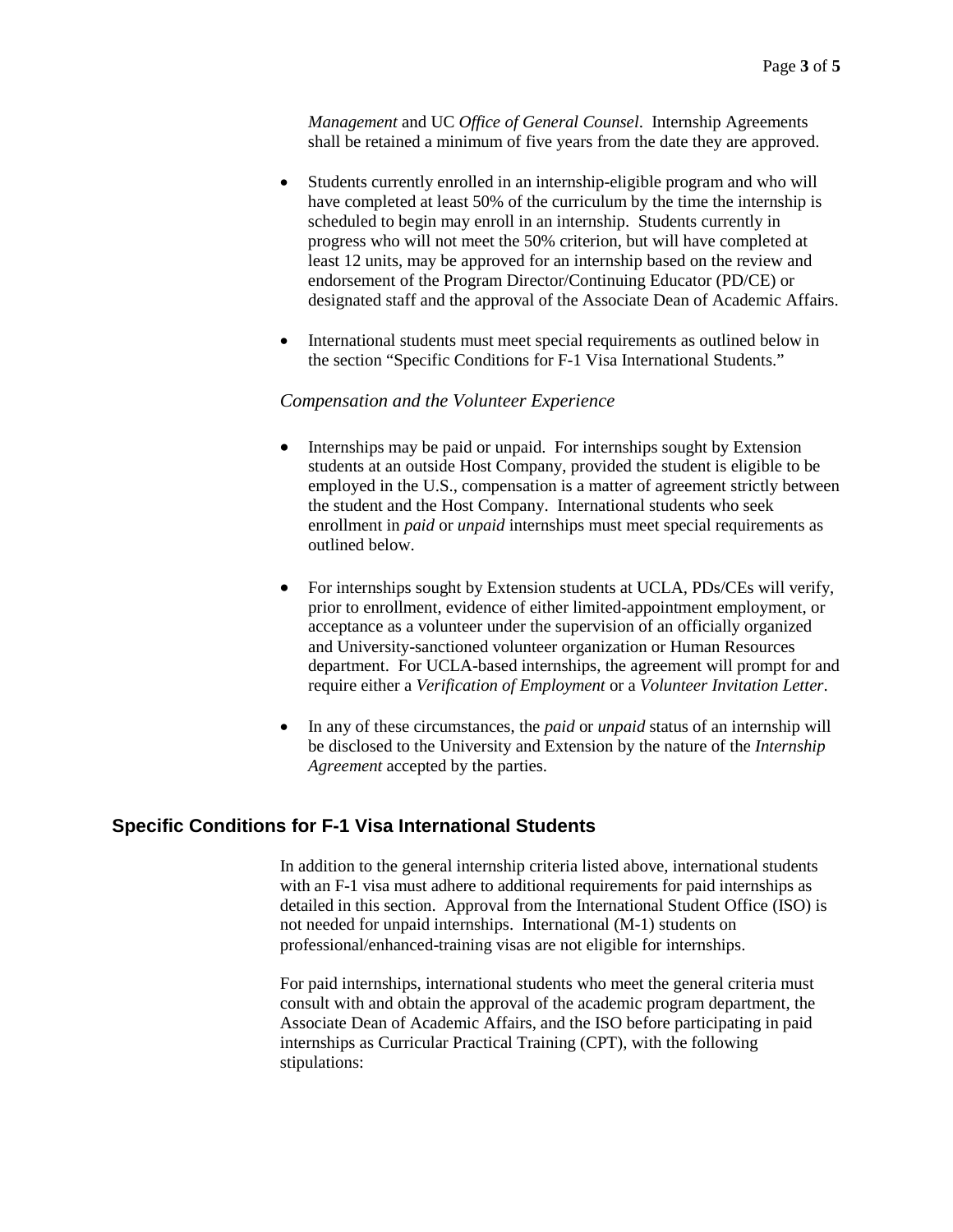### *Curricular Practical Training (CPT)* and *Optional Practical Training (OPT)*

CPT is defined to be *alternative work/study, internship, cooperative education or any other type of required practicum that is offered by sponsoring employers through cooperative agreements with a school*. CPT is only available to international students when it is *an integral part of an established curriculum*, i.e. an opportunity must be required by the curriculum or, if not required, the student must receive credit for the training [cf. 8 Code of Federal Regulations 214.2  $(f)(10)(i)$ . The following requirements apply:

- To be eligible for a paid internship as CPT, an international student must be in valid F-1 status at UCLA Extension, must be enrolled on a full-time basis, and have completed 3 academic terms of study (9 consecutive-months) at UCLA Extension. This requirement applies to international students who are new to UCLA Extension, who have transferred from another educational institution, and students who have finished OPT at UCLA Extension or any other institution.
- In consideration of international students who transfer from an academic program at another educational institution, the PD/CE or designated staff may grant an exception to the above CPT requirement and count time spent at another educational institution. PD/CE or designated staff will assess the student's academic record to verify the student's prior time was in valid, consecutive F-1 status, the course of study or major is the same, and their GPA meets the minimum requirement of the Extension program to which they are transferring. The academic program department will notify the ISO of such exceptions as part of the internship approval process.
- Time spent in an English language course or an intensive English language program at UCLA, UCLA Extension or other educational institution does not count toward this 9 consecutive-month-requirement. International students enrolled in an Intensive English language training program are not eligible for CPT.
- The international student can be authorized to work in a part-time or full-time internship. Part-time CPT (20 hours or less per week) does not impact eligibility for OPT. If a student has completed 12 months of full-time (21 hours or more per week) CPT, they become ineligible for OPT at that educational level.
- OPT is post-graduation work/training that is directly related to an international student's major area of study. OPT is regulated and approved by the U.S. Department of Homeland Security in conjunction with a school's designated ISO. UCLA Extension only assists international students in the application process for OPT and does not determined a student's eligibility for OPT.